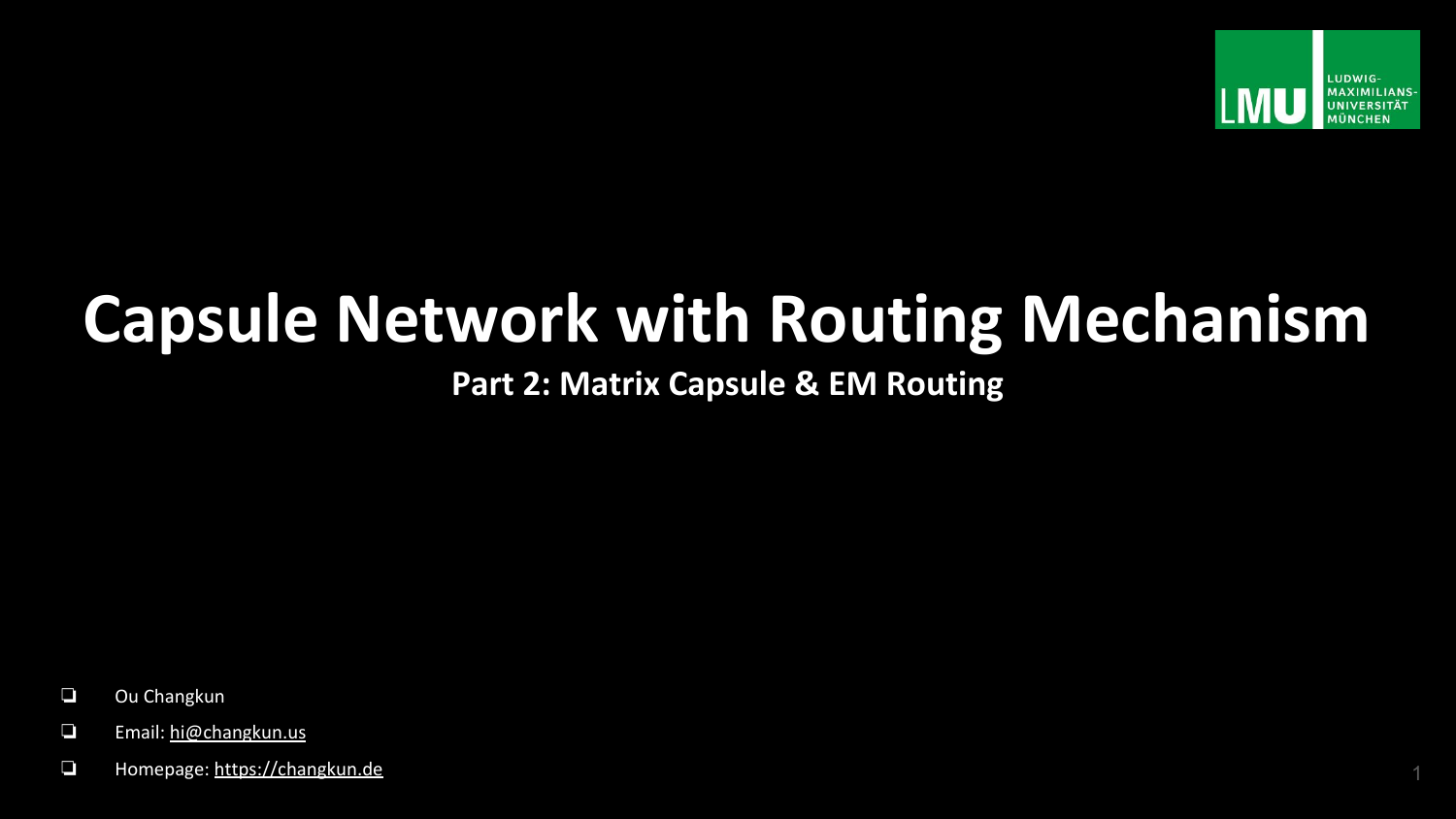## Agenda

#### **1. Recap & Matrix Capsule Network**

- (Vector) Capsules
- Dynamic Routing by Agreement
- (Recap: Capsule blueprint & Routing by Agreement
- Matrix) Capsules Blueprint

### **2. Routing Mechanism and Unsupervised Clustering**

- **○** *Dynamic Routing & k-Mean*
- *GMM & EM Routing* & Gaussian Mixture Model

#### **3. Experiments**

- smallNORB classification task
- Adversarial examples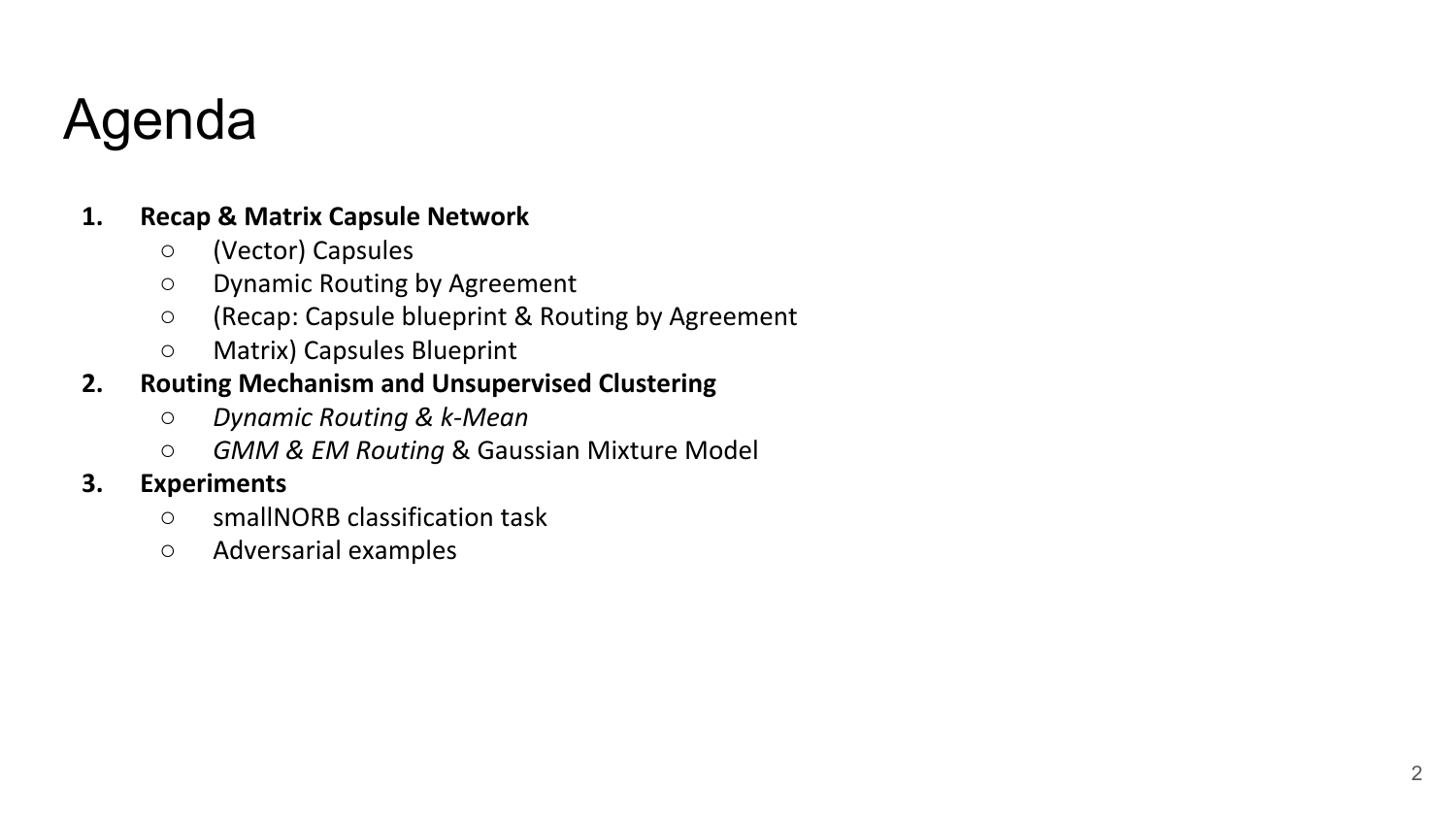# (Vector)**Capsules** blueprint

- *● "A capsule is a group of neurons whose output represents different properties of the same entity."*
- General ideas differ from [Sabour et al. 2017]:
	- $\circ$  Vector  $\rightarrow$  Matrix
	- $\circ$  Activity Vector  $\rightarrow$  Pose Matrix + Activity Probability



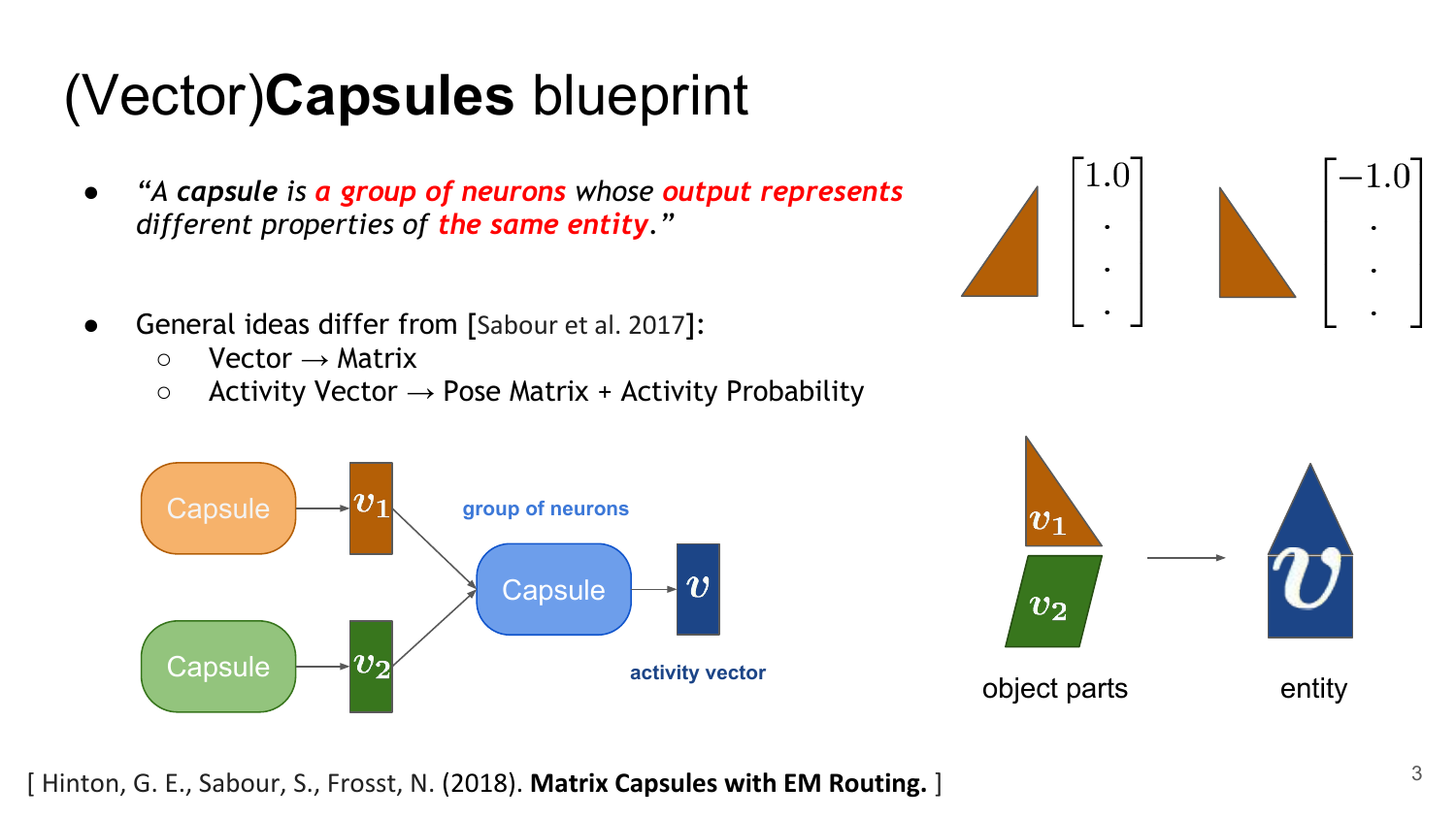

[ Ou Changkun © 2018 ]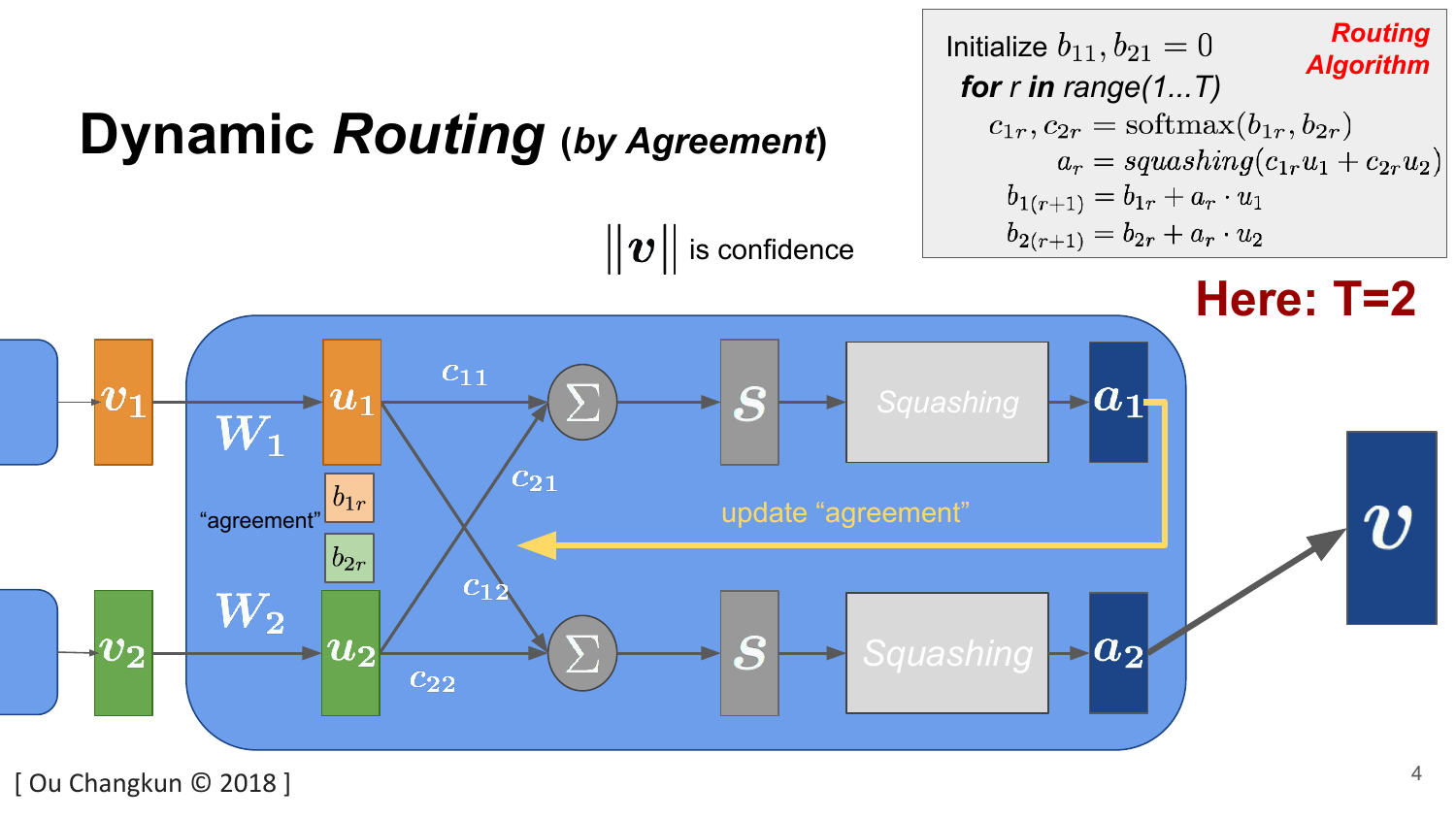## *(Matrix) Capsule Network* **Blueprint**



[ Ou Changkun © 2018 ]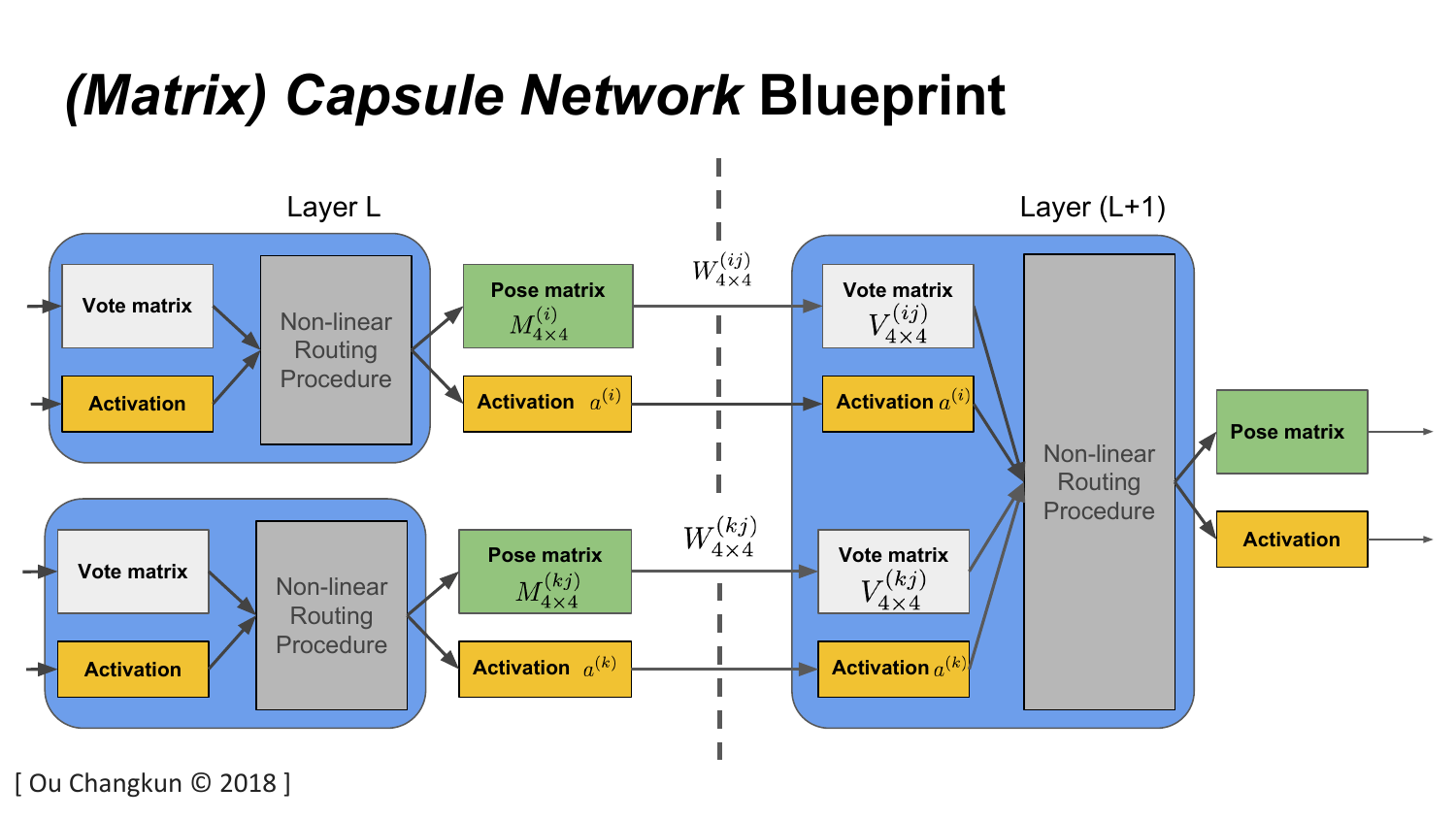# *Routing by EM Clustering (GMM)*

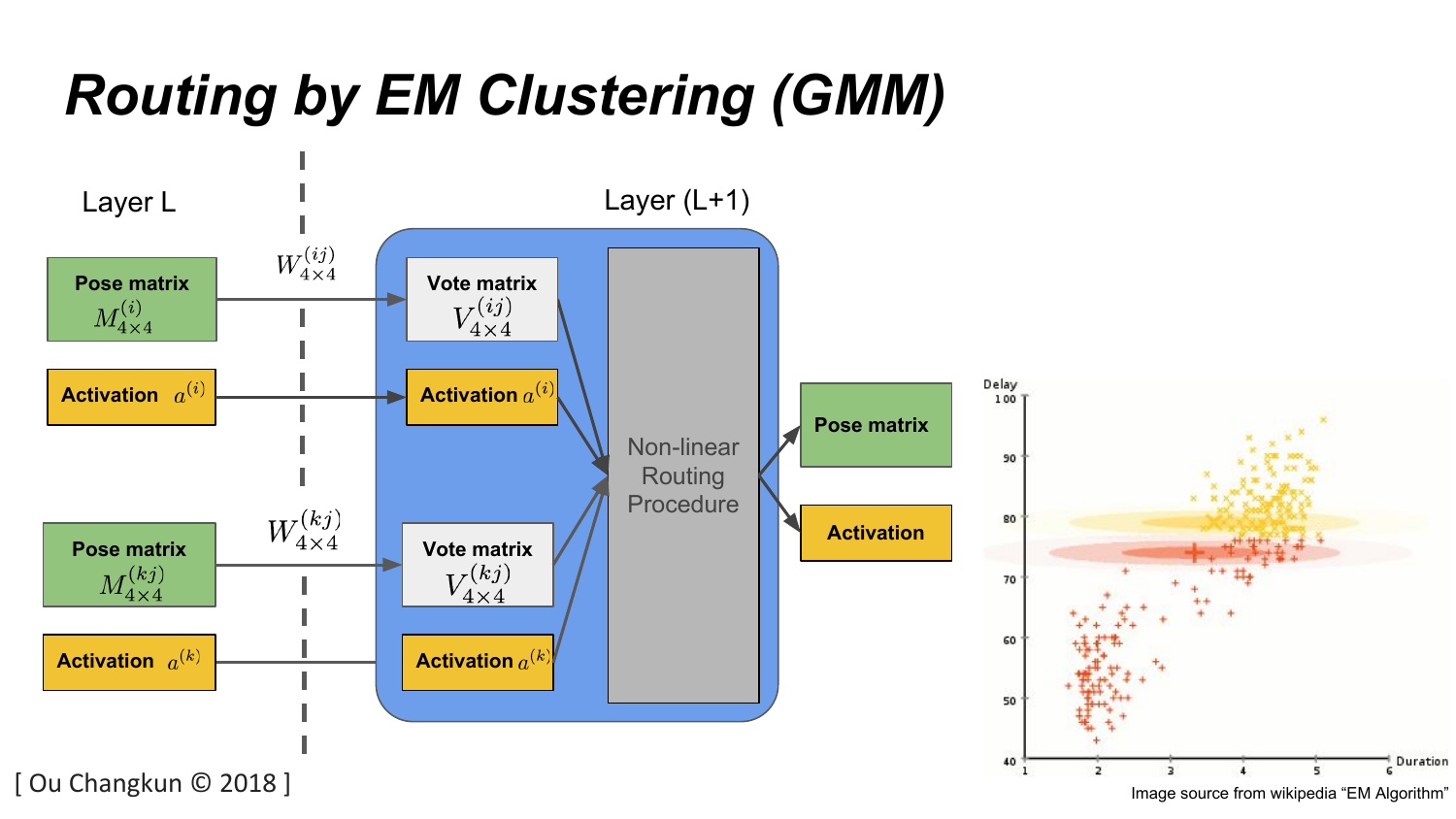### *Architecture: Matrix Capsule*

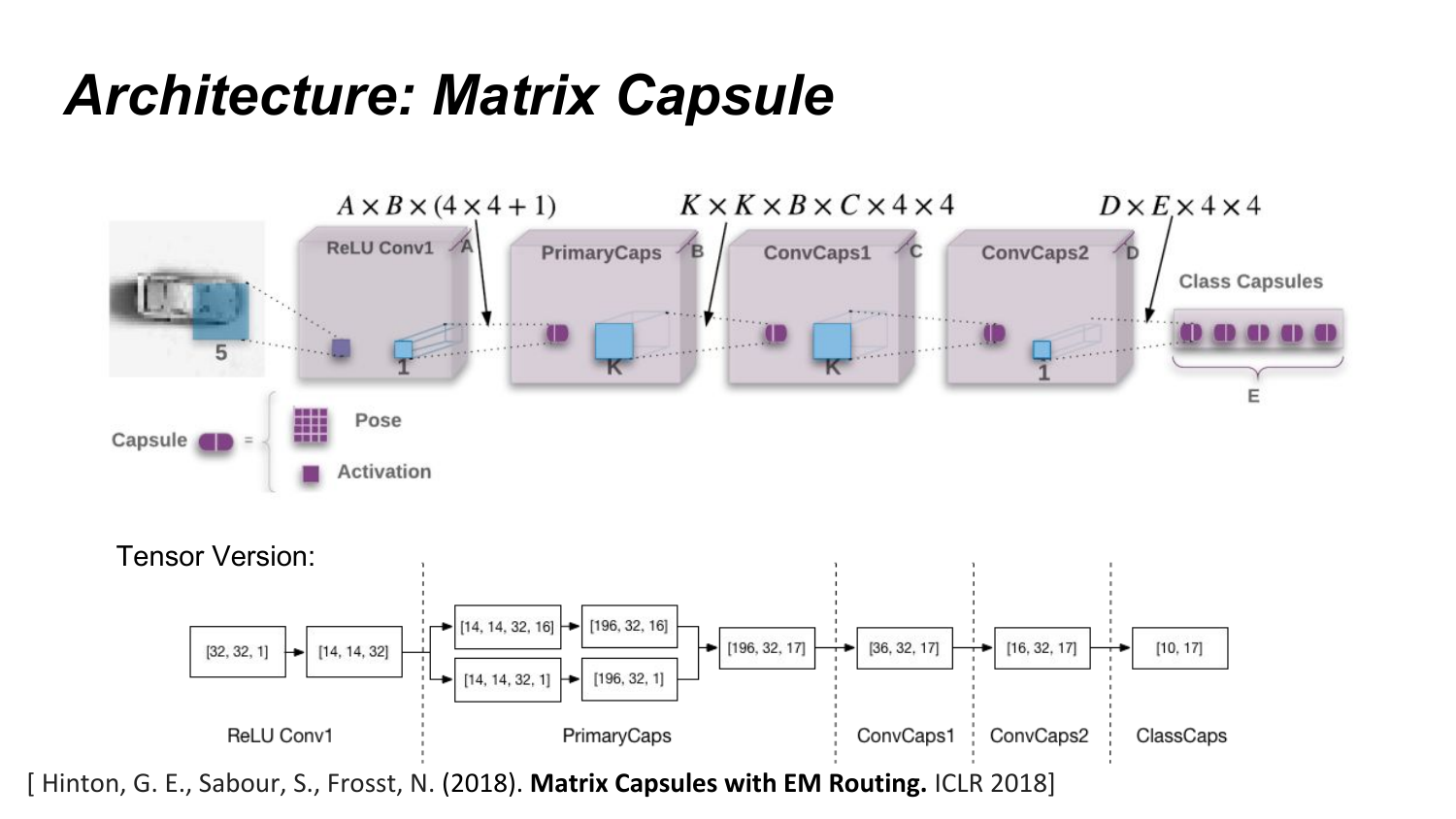# **Experiments: smallNORB**

| Routing iterations                | Pose structure | Loss     | Coordinate Addition | Test error rate |
|-----------------------------------|----------------|----------|---------------------|-----------------|
|                                   | Matrix         | Spread   | Yes                 | $9.7\%$         |
|                                   | Matrix         | Spread   | Yes                 | 2.2%            |
| 3                                 | Matrix         | Spread   | Yes                 | $1.8\%$         |
|                                   | Matrix         | Spread   | Yes                 | 3.9%            |
| 3                                 | Vector         | Spread   | Yes                 | 2.9%            |
| 3                                 | Matrix         | Spread   | No                  | 2.6%            |
| 3                                 | Vector         | Spread   | No                  | $3.2\%$         |
| 3                                 | Matrix         | Margin   | Yes                 | 3.2%            |
| 3                                 | Matrix         | CrossEnt | Yes                 | 5.8%            |
| Baseline CNN with 4.2M parameters |                |          |                     | 5.2%            |

https://cs.nyu.edu/~ylclab/data/norb-v1.0-small/

 $2.56%$  $1.4%$ 

Baseline CNN with 4.2M parameters CNN of Ciresan et al.  $(2011)$  with extra input images & deformations

Our Best model (third row), with multiple crops during testing

### **Open Source Implementation:**

- CNN baseline (4.2M): 88.7%(best)/94.8%(paper)
- Matrix Cap with EM routing (310K, 2 iteration): 91.8%(best)/98.6%(paper)
- <https://github.com/www0wwwjs1/Matrix-Capsules-EM-Tensorflow>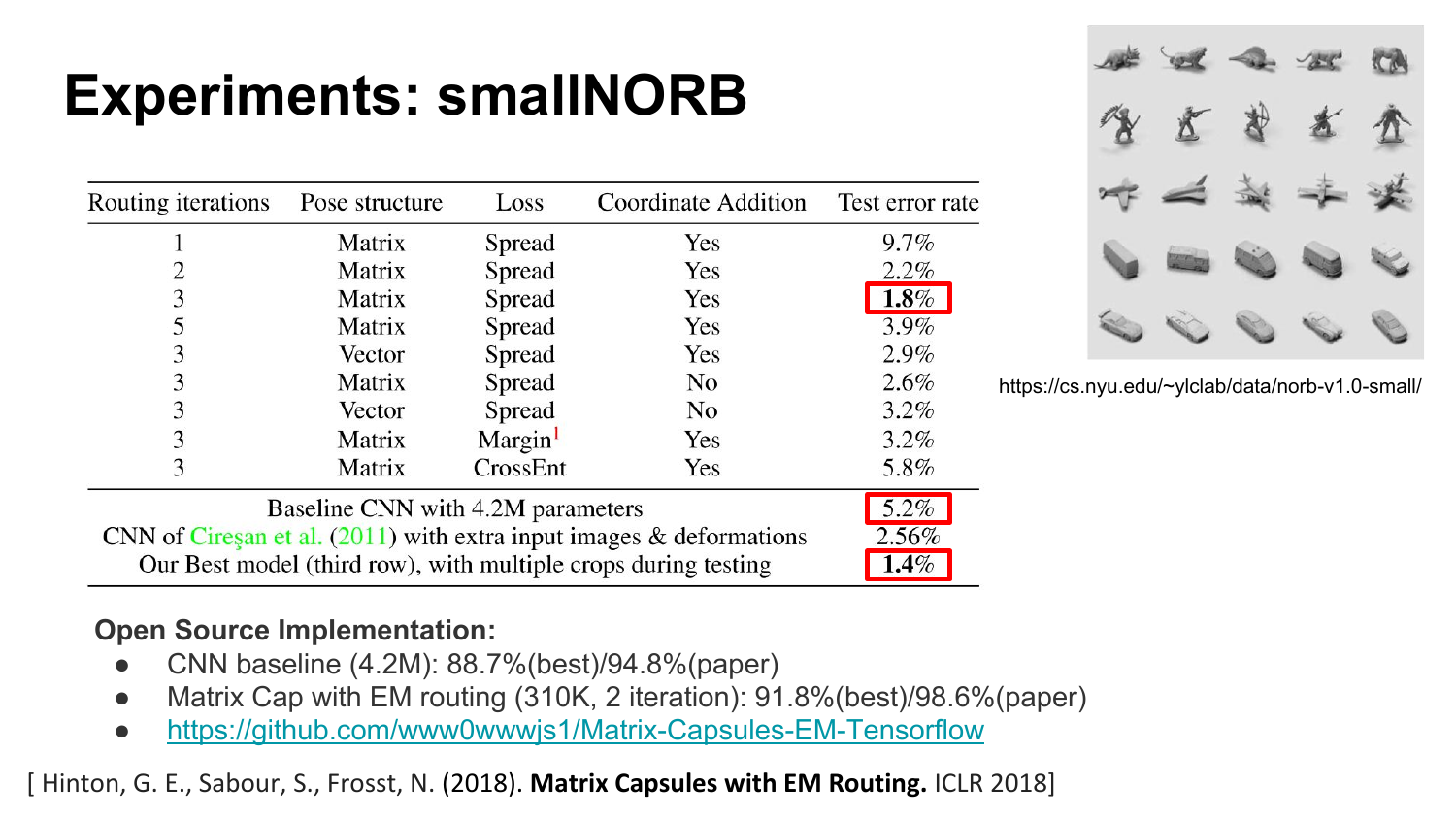### **Experiments: smallNORB**

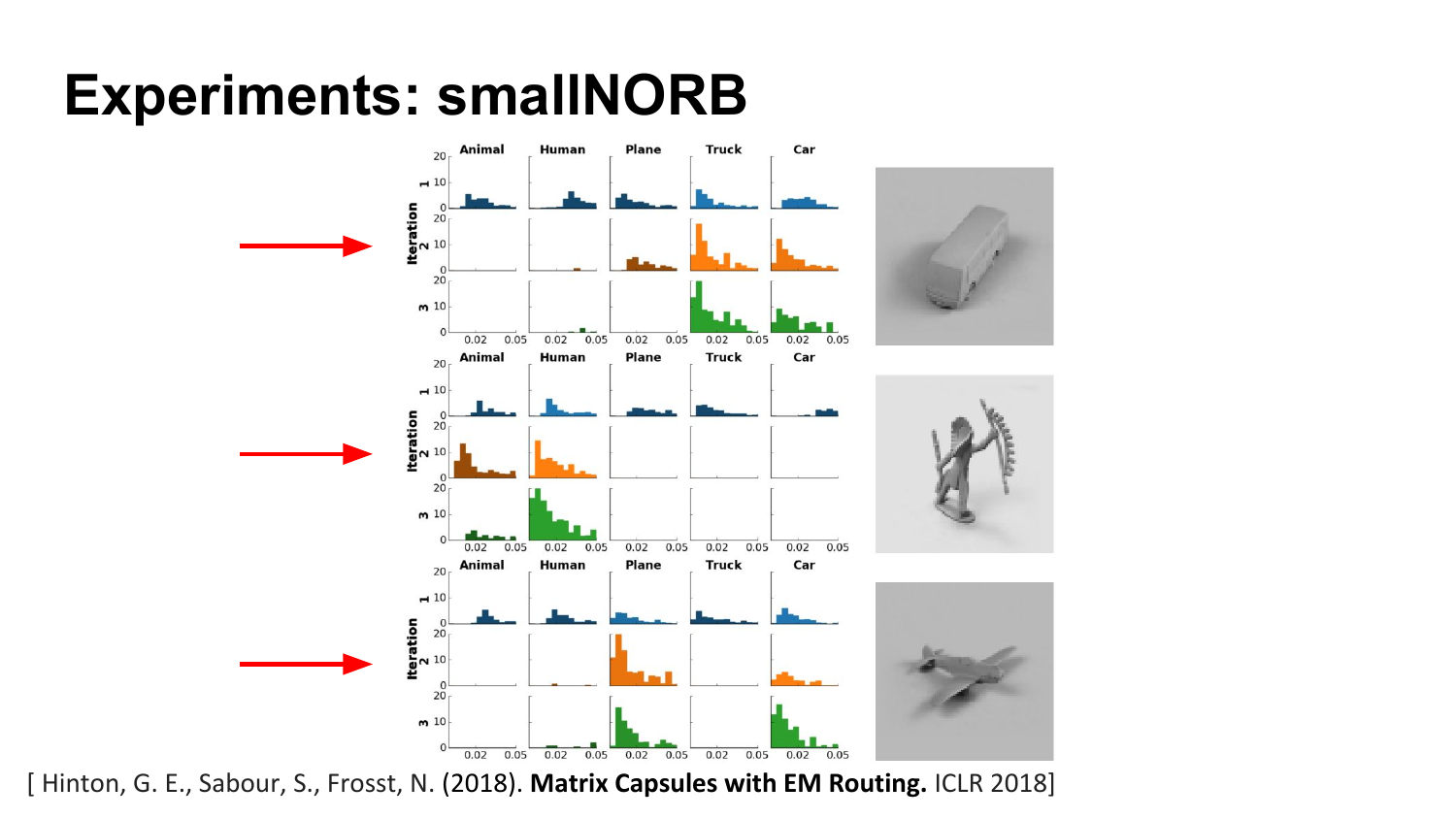### **Experiments: Adversarial Robustness**



#### \*BIM & FGSM are methods for creating adversarial examples

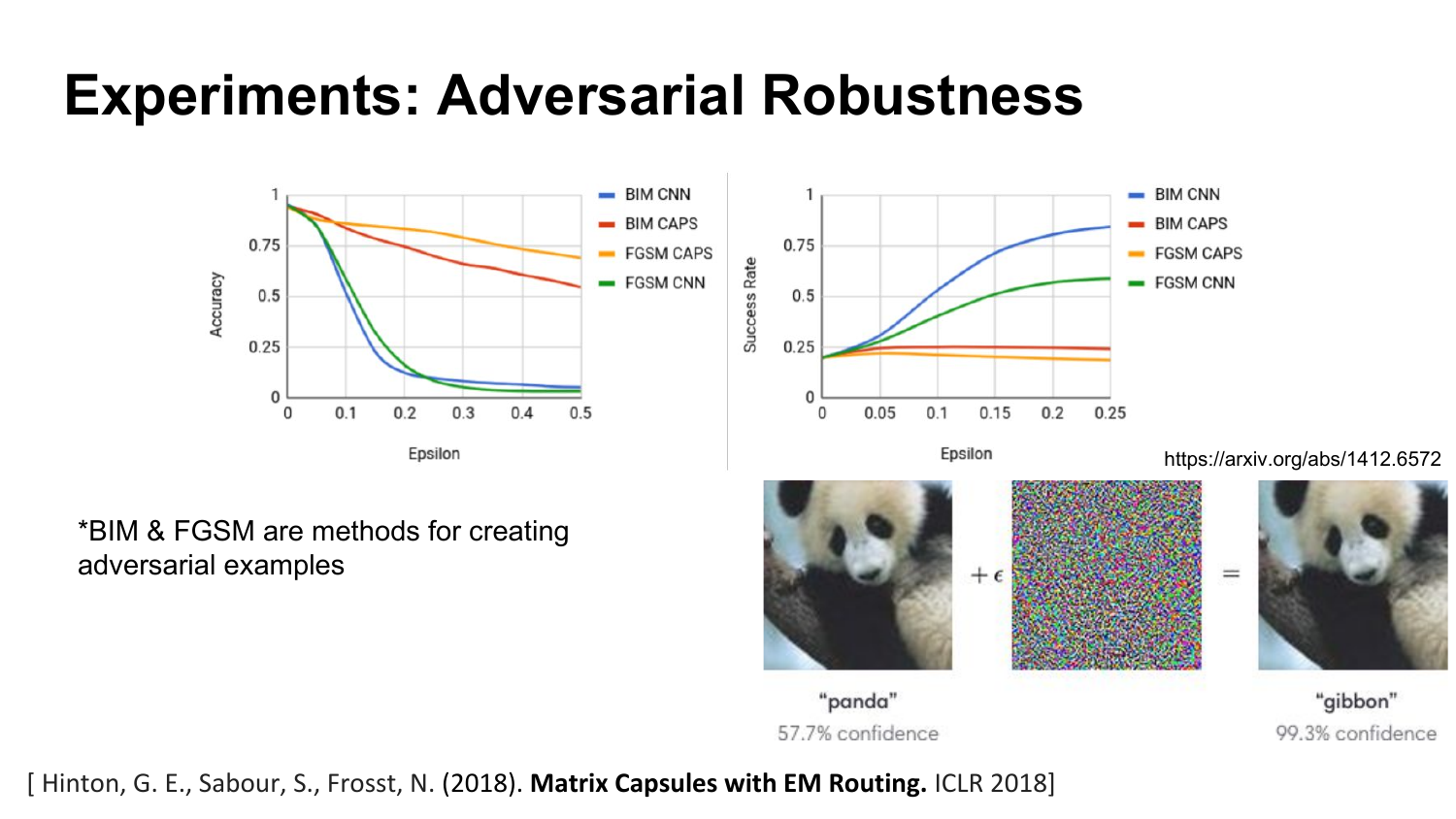# **Summary of Matrix CapsNet**

- Key Points of Matrix Capsule:
	- **(Matrix, Activation)** → **(Matrix, Activation)**
	- **Encapsulate** entity or its **pattern**
	- **Routing** by *agreement* Mechanism

○ ...

- Pros:
	- Equivariance
	- Built-in interpretability
	- Adversarial robustness
- Cons:
	- Reproducibility
	- Computational Performance
	- Routing process
	- ...